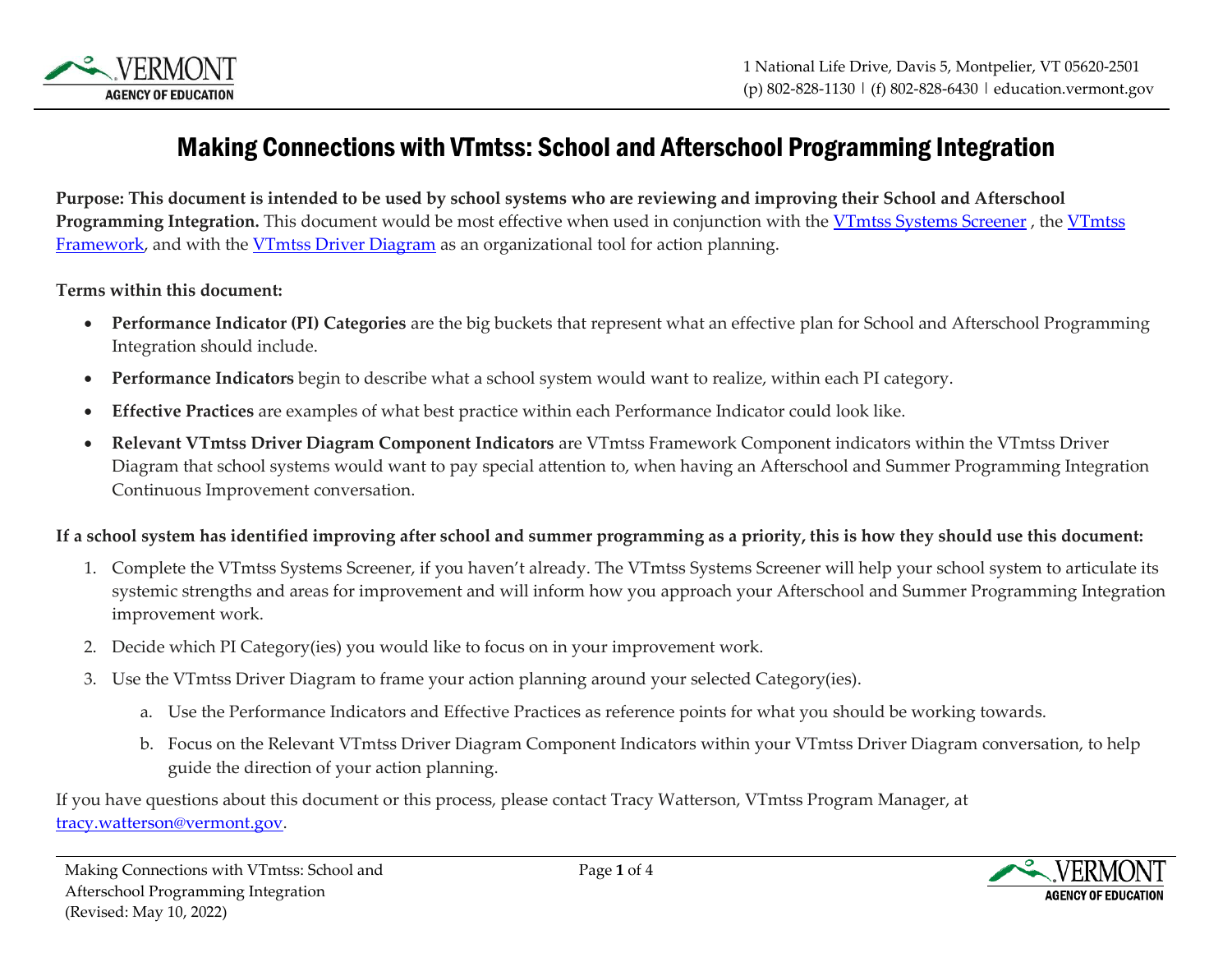| Performance Indicator                                                                                                                                                                                                                                                                                                           | What does effective practice look like?                                                                                                                                                                                                                                                                                                                                                                                                                                                                                                                                                                                                                                                                                                                                                                                                                                                                                                                                                                                                                                                                                                                                       | <b>Relevant VTmtss Driver Diagram</b><br><b>Component Indicators</b>                                                                                                                                                                                                                                                                                                                                                                                                                                       |
|---------------------------------------------------------------------------------------------------------------------------------------------------------------------------------------------------------------------------------------------------------------------------------------------------------------------------------|-------------------------------------------------------------------------------------------------------------------------------------------------------------------------------------------------------------------------------------------------------------------------------------------------------------------------------------------------------------------------------------------------------------------------------------------------------------------------------------------------------------------------------------------------------------------------------------------------------------------------------------------------------------------------------------------------------------------------------------------------------------------------------------------------------------------------------------------------------------------------------------------------------------------------------------------------------------------------------------------------------------------------------------------------------------------------------------------------------------------------------------------------------------------------------|------------------------------------------------------------------------------------------------------------------------------------------------------------------------------------------------------------------------------------------------------------------------------------------------------------------------------------------------------------------------------------------------------------------------------------------------------------------------------------------------------------|
| Program staff can access<br>relevant information about<br>students during after school<br>time.<br>School day staff and program<br>staff have open lines of<br>communication regarding<br>students and families.<br>Communication with families is<br>coordinated between school and<br>program staff to ensure<br>consistency. | Program staff can access school-day software, computers, and other<br>technology during afterschool time, such as systems for incident<br>reporting or managing family contact information.<br>School day staff have regularly scheduled opportunities to check in<br>$\bullet$<br>with program staff about specific students or program activities.<br>Program staff are invited, where appropriate, to participate in support<br>$\bullet$<br>and intervention meetings for students who are experiencing<br>challenges during the school day.<br>There is a process in place at the school level to connect families<br>seeking afterschool and summer programming with the appropriate<br>options.<br>School communications with families, such as newsletters or<br>$\bullet$<br>announcements, incorporate the afterschool program.<br>The program is meaningfully promoted by the school and particular<br>$\bullet$<br>attention is given to supporting the enrollment process for families<br>from marginalized groups.<br>The program's handbook and expectations for families are consistent<br>with and/or complementary to the school's procedures and policies. | <b>Systemic and Comprehensive Approach:</b><br>(characteristic #3, indicator 1)<br>Equity is considered and addressed at every<br>level.<br><b>Effective Collaboration:</b><br>(characteristic #2, indicator 2)<br>School structures support ongoing<br>collaborative engagement focused on<br>improving student outcomes in behavior,<br>academics, and social-emotional learning.<br>Expertise:<br>(characteristic #2, indicator 1)<br>Expertise resides in every aspect of the<br>comprehensive system. |

### PI CATEGORY 1: Coordinated communication and information sharing

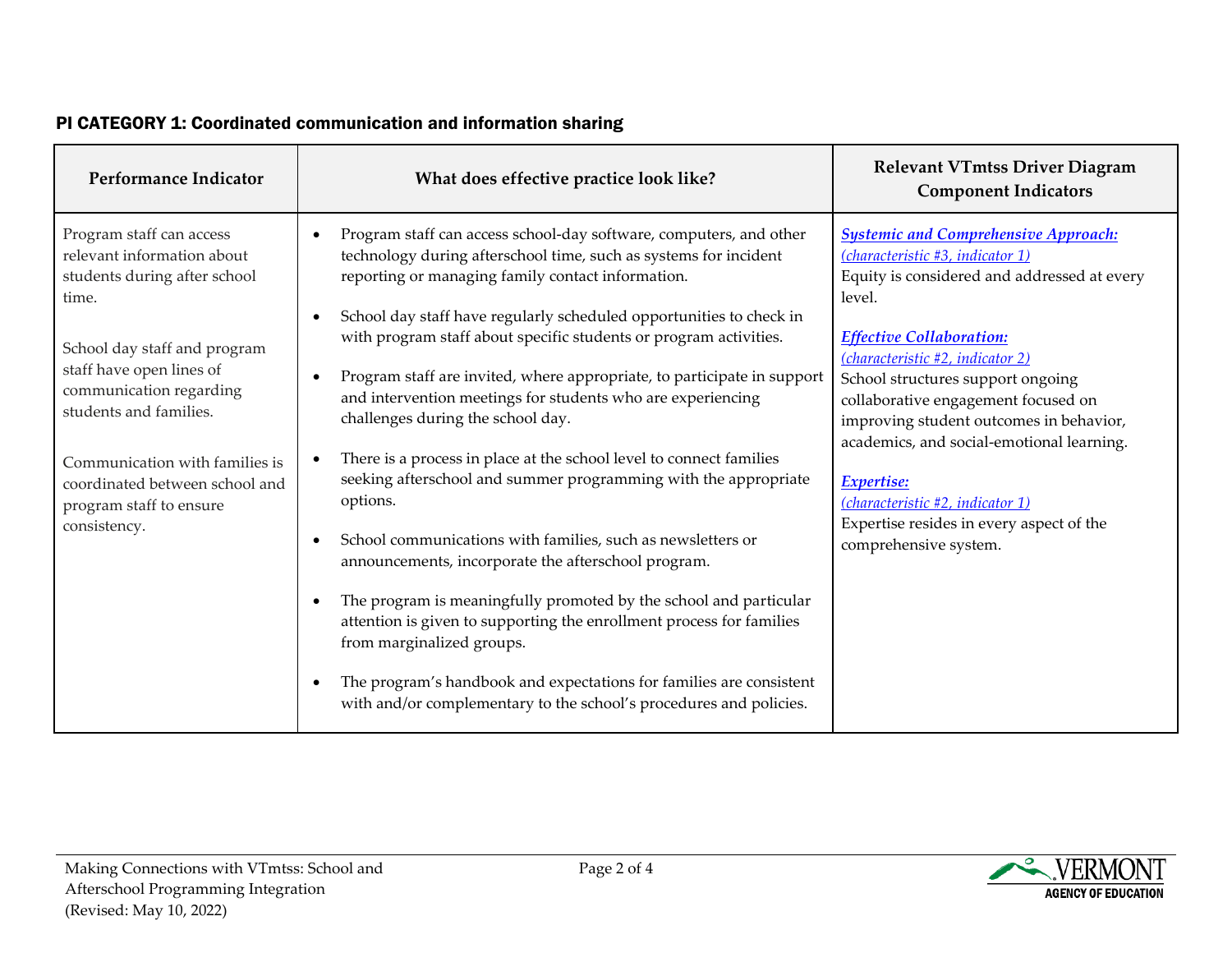| Performance Indicator                                                                                                                                                                                                                                                                                                                | What does effective practice look like?                                                                                                                                                                                                                                                                                                                                                                                                                                                                                                                                                                                                                                                                         | <b>Relevant VTmtss Driver Diagram</b><br><b>Component Indicators</b>                                                                                                                                                                                                                                                                                                                                                                                                                                                                                                            |
|--------------------------------------------------------------------------------------------------------------------------------------------------------------------------------------------------------------------------------------------------------------------------------------------------------------------------------------|-----------------------------------------------------------------------------------------------------------------------------------------------------------------------------------------------------------------------------------------------------------------------------------------------------------------------------------------------------------------------------------------------------------------------------------------------------------------------------------------------------------------------------------------------------------------------------------------------------------------------------------------------------------------------------------------------------------------|---------------------------------------------------------------------------------------------------------------------------------------------------------------------------------------------------------------------------------------------------------------------------------------------------------------------------------------------------------------------------------------------------------------------------------------------------------------------------------------------------------------------------------------------------------------------------------|
| Students have consistent<br>expectations between the school<br>day and after school time.<br>Academic and social-emotional<br>learning from the school day is<br>extended and built upon by the<br>after school and summer<br>program.<br>All students and families in the<br>community are able to equitably<br>access the program. | School behavioral expectations and protocols are adapted to support<br>the afterschool culture and provide consistency for youth.<br>Program activities connect to and expand upon school day learning,<br>including academic content, topics of study, and skills.<br>Licensed educators support the design of developmentally appropriate<br>and enriching afterschool and summer program curricula.<br>Students who receive interventions and supports during the school<br>day access complementary supports after school whenever<br>appropriate.<br>Extended School Year (ESY) services for students with IEPs are<br>provided in an integrated manner with summer programming where<br>staffing permits. | <b>Systemic and Comprehensive Approach:</b><br>(characteristic #3, indicator 1)<br>Equity is considered and addressed at every<br>level.<br><b>Expertise:</b><br>( <i>characteristic</i> #3, <i>indicator</i> 2)<br>Expertise is used flexibly and efficiently to<br>develop, maintain, and employ resources as<br>needed to ensure success for all students.<br><b>High-quality Instruction and Intervention:</b><br>( <i>characteristic 2, indicator 1)</i> :<br>High quality, evidenced-based, and standards-<br>driven instruction in every classroom and<br>every setting. |

#### PI CATEGORY 2: Consistent practices and services for students